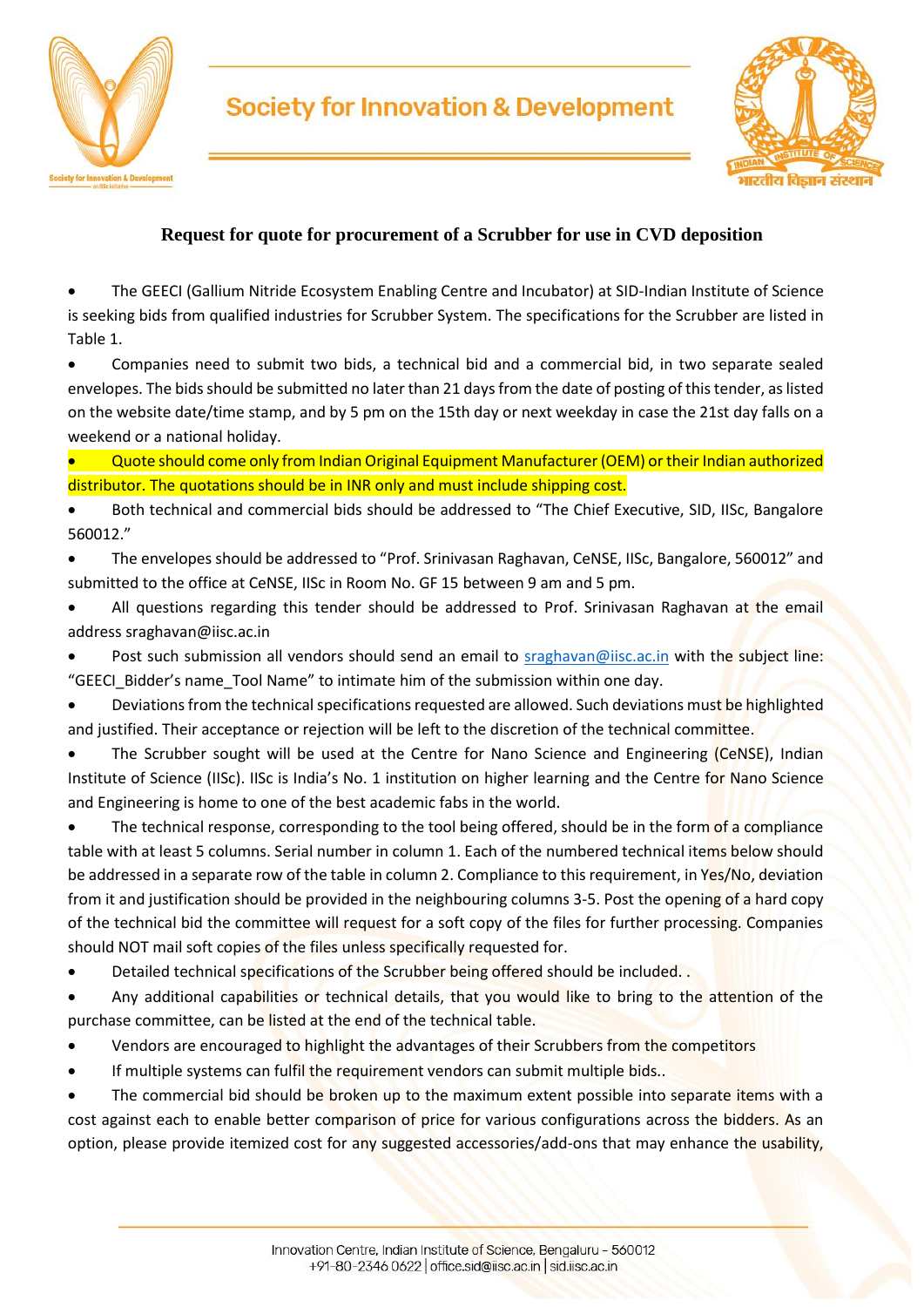



capability, accuracy or reliability of the Scrubber. Vendors are encouraged to quote for as many add-ons as their portfolio permits.

- 1) Only vendors who are compliant with the technical requirements will be considered for commercial comparison. The bid is awarded to the lowest cost vendors (referred as L1).
- 2) The commercial comparison is made as per Government of India rules, specifically GFR 2017. Note that GFR has recently been amended. As per recent edits to the GFR, there are three classes of vendors distinguished by their "local content". In the cover letter, vendors must mention which applies to them:
	- a. Class 1 supplier: Goods and services have a local content of equal to or more than 50%.
	- b. Class 2 supplier: Goods and services have a local content more than 20% but less than 50%
	- c. Non-local supplier: Goods and services have a local content of equal to or less than 20%
- 3) This tender will only apply entertain Class 1 or Class 2 suppliers. Vendors must provide a selfdeclaration of what Class they belong to.
- 4) In the commercial bid, please provide an itemized cost of the system and required accessories, such as detector, cabling, panel, software, piping etc.,
- 5) As an option, please provide itemized cost for any suggested accessories/add-ons that may enhance the usability, capability, accuracy or reliability of the system. Vendors are encouraged to quote for as many add-ons as their tool portfolio permits.
- 6) Mention GST separately. IISc will be taxed at 5%. IISc will provide the GST exemption certificate against invoice.
- 7) Please indicate the warranty provided with the tool. Warrant of 3 years or more is required.
- 8) As an option, provide itemized cost for required spares and consumables for 2 years of operation from the time of installation.
- 9) Clarify if periodic (preventive) maintenance be done by a trained on-site engineer or requires a specialist from the OEM.
- 10) If maintenance requires OEM, as an additional option, provide cost of an annual maintenance contract (AMC) for 3 years, post-warranty. The AMC must cover 1 scheduled and 1 emergency visit per year. It must also indicate who will service the AMC, an Indian agent or the OEM. The AMC cost must also include an itemized list of spares that are essential for the scheduled visits.
- 11) The technical proposal must include references from 5 previous installations in India. Please provide the names and contact addresses of the referees so that the committee can contact them independently.

#### **Table 1: Technical Requirements**

| 1. Primary application | $\bullet$ | System should be based on a dry Chemisorption media and capable of<br>handling multiple semiconductor process gases (hazardous, toxic and<br>flammable)<br>The media should bind the gases in an irreversible reaction and no<br>further scrubbing action should be necessary |
|------------------------|-----------|-------------------------------------------------------------------------------------------------------------------------------------------------------------------------------------------------------------------------------------------------------------------------------|
|                        |           |                                                                                                                                                                                                                                                                               |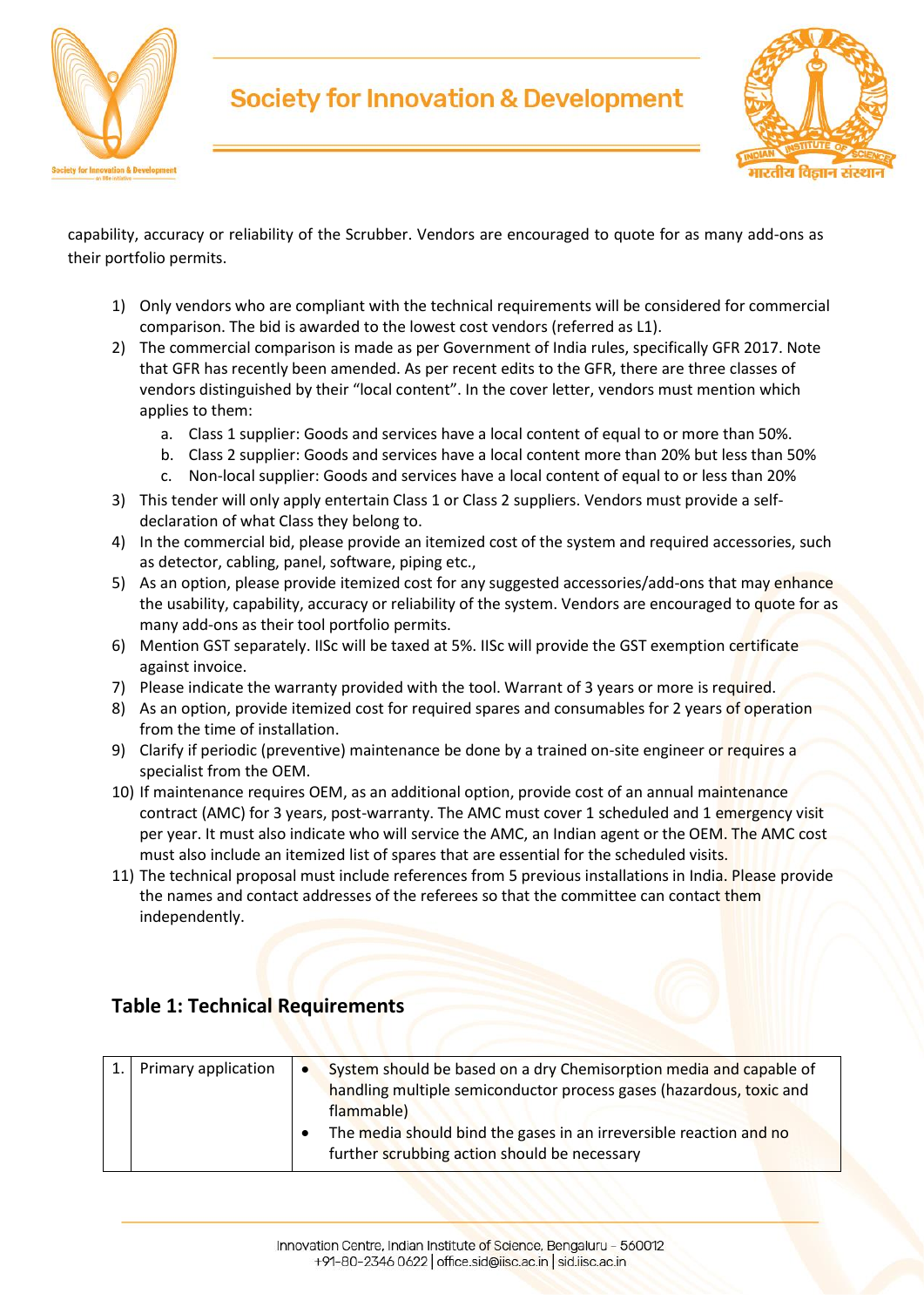



| 2. | Secondary<br>application                                | Interface with the facility control software<br>$\bullet$<br>Should offer PLC based system control<br>٠                                                                                                                                                                                                                                                                                                                                                                                                                                                                                                                              |
|----|---------------------------------------------------------|--------------------------------------------------------------------------------------------------------------------------------------------------------------------------------------------------------------------------------------------------------------------------------------------------------------------------------------------------------------------------------------------------------------------------------------------------------------------------------------------------------------------------------------------------------------------------------------------------------------------------------------|
| 3. | Tool capability                                         | Absorb and form stable solid by-products with various toxic, hazardous<br>$\bullet$<br>and flammable gases as per list provided in the Gas flow column<br>Should not require any other processes: like heating, moisturization<br>٠                                                                                                                                                                                                                                                                                                                                                                                                  |
| 4. | Tools to be<br>connected to the<br>scrubber             | MOCVD, ALD<br>$\bullet$                                                                                                                                                                                                                                                                                                                                                                                                                                                                                                                                                                                                              |
| 5. | <b>Expected Gas flows</b><br>from MOCVD and<br>ALD tool | Nitrogen : 220 SLPM<br>$\bullet$<br>Hydrogen : 200 SLPM<br>Oxygen<br>$\bullet$<br>TMGa (Trimethylgallium) : traces<br>$\bullet$<br>TMAI (Trimethylaluminum) : traces<br>TMIn (Trimethylindium) : traces<br>Cp2Mg: traces<br>CP2Fe: traces<br>SiH4 (Silane)<br>NH3 (Ammonia) : 38 SLPM<br>Cl2 (Chlorine)<br>C2H4 (Ethylene)<br>$\bullet$<br>TiCl4 (Titanium tetrachloride) : traces<br>DEZ: (Diethylzinc)<br>$\bullet$<br>TDMAH (Tetrakis(dimethylamino)hafnium): traces<br>$\bullet$<br>TEMAH (Tetrakis(ethylmethylamino)hafnium) traces<br>$\bullet$<br>BDEAS (Bis(diethylamino)silane)<br>Si2Cl6 (Hexachlorodisilane)<br>$\bullet$ |
| 6. | Tool requirements                                       | Should be able to neutralize CI2 based by products coming from<br>$\bullet$<br>MOCVD/ALD systems<br>Warning, systems should be available indicating the end of lifetime for<br>the absorbing media<br>Over pressure release values and warning systems should be available<br>All gas flows will be limited as per Row 5.                                                                                                                                                                                                                                                                                                            |
| 7. | Footprint& weight                                       | The system should be compatible with placing in the clean corridor area<br>outside the main cleanroom. Please specify the total footprint in cm x<br>cm, and weight. Real estate is valuable, a compact system preferred.                                                                                                                                                                                                                                                                                                                                                                                                            |
| 8. | Periodic<br>Maintenance                                 | The system should require only minimal maintenance.<br>$\bullet$<br>Mention the recommended preventive maintenance schedule for the<br>system. Any accessories needed for periodic preventive maintenance<br>for 3 years e.g., O-rings, should be mentioned in separately the itemized<br>quote.                                                                                                                                                                                                                                                                                                                                     |